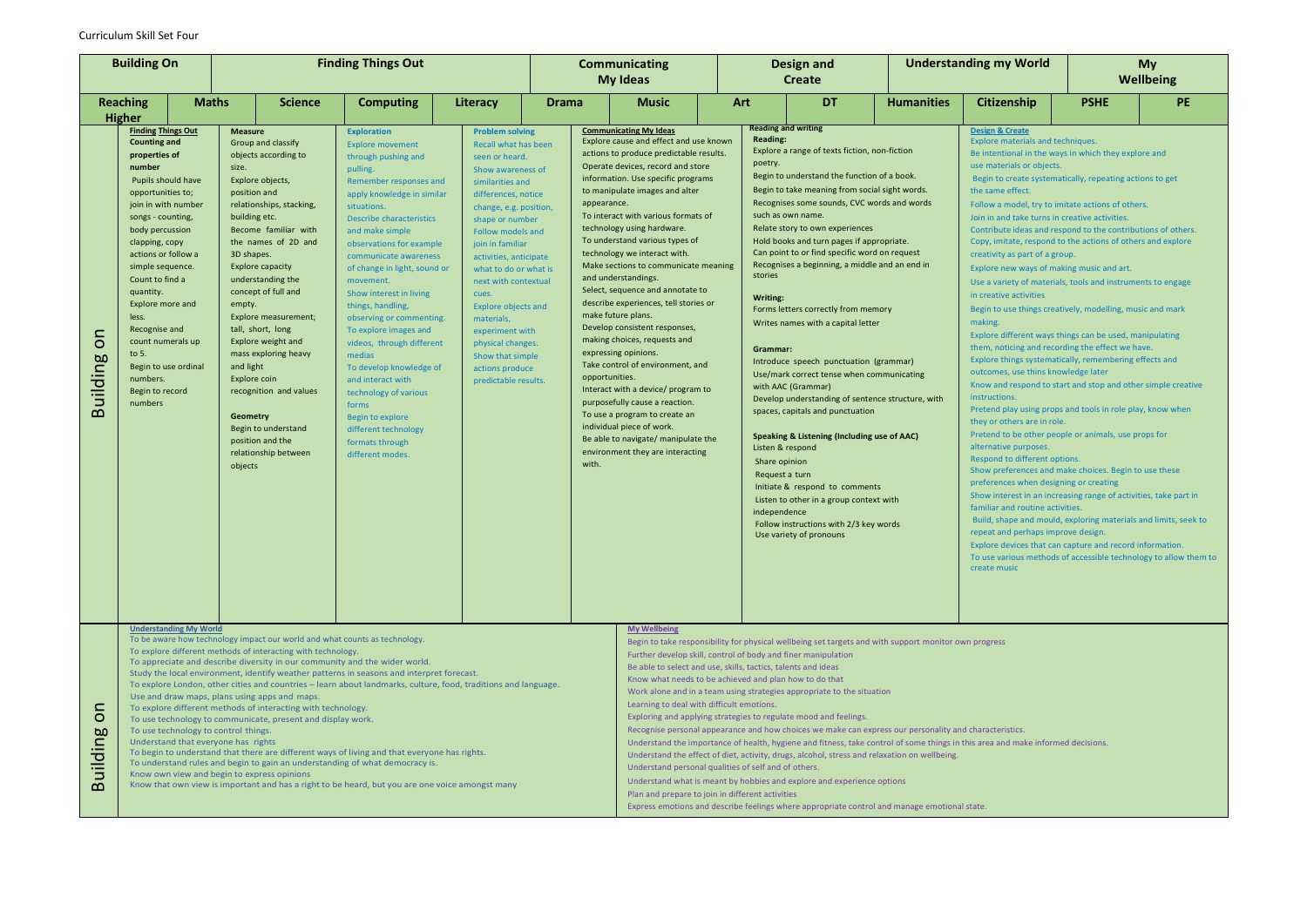# Curriculum Skill Set Four

Reaching Higher

Reaching

 $\tilde{\mathbf{r}}$ 

 $\mathbf{\tilde{e}}$ 

Highe

## **Maths**

**Number** Count in 2s,3s, 5s and 10s with confidence. Know 2, 5 and 10 times tables with confidence and explore others. Use place value

Know number bonds to 20 and extend to complements to 50 and 100.

Add and subtract numbers to at least 100.

Add and subtract using concrete, pictorial and mental methods Recognise and apply inverse relationship between addition and subtraction and use this to check answers.

Use the inverse to solve missing number problems.

To apply skills in order be able to solve simple word problems involving the four rules of number

#### **Measurement**

Choose appropriate standard units to estimate and measure to the nearest appropriate unit using rulers, scales, thermometers and measuring vessels. Compare and order lengths, mass, volume/capacity and record the results using more than, less than and equals.

Use £ and p notation; combine coins and find different combinations to make totals

Solve problems, including additional and subtraction of money.

Measure, compare, add and subtract: lengths (m/cm/mm); mass (kg/g); volume/capacity (l/ml) Tell the time to the nearest 5

minutes, including quarter past and quarter to.

Use vocabulary such as AM/PM, morning, afternoon, noon and midnight.

Know the number of minutes in an hours, days in a month, months in a year, hours in a day etc.

#### **Geometry**

identify and describe 2D and 3D shapes compare and sort shoes and everyday objects identify lines of symmetry in 2D shapes arrange shapes in patterns/sequences use vocabulary of position,

#### **Science Living Organisms**

Cells as the fundamental unit of life and their structure, similarities between animal and plant cells Hierarchical organisation, cells, tissues, organs, systems Human systems - skeletal and muscular, digestive, circulatory and respiratory systems. Adaptations of systems to function Importance of skeletal and muscular systems in support, protection, movement, making blood cells Balanced and healthy diet- effects of diet, due, tobacco etc.

> To be able to input information into arious software platforms

 Plant structure, nutrition and gas exchange Reproduction and the reproductive system in humans and plants DNA

#### **Material Cycles and Energy**

Photosynthesis and the adaptation of leaves Respiration in animals and plants Interdependence in ecosystems, in terms of energy and animals for reproduction in plants Environmental effects on populations

#### **Chemistry**

States of matter and the particle model Pure, impure substances, mixtures, dissolving and diffusion Separation - filtration, evaporation, distillation, chromatography Reactions as the rearrangement of atoms, representing them with equations and formulae Relations of acids, metals and alkalis The periodic table and patterns within it Composition and structure of the earth and the atmosphere Rock cycle and earth's resources

#### **Physics**

Forces, Pushes and pulls, measuring forces, motion and machines Sound and light as waves

Current and static electricity

The earth, gravity, seasons and years, our place in the galaxy

#### **Electricity**

Associate the brightness of a lamp or volume of a buzzer with the number and voltage of cells used in the circuit.

Compare and give reasons for variations in how components function, including the brightness of bulbs, loudness of buzzers and on/off position of switches. Use recognised symbols when representing a circuit in a diagram.

# **Computing** ple to use functional tools and icons on a variety of software and devices.

To be able to use editing Apps and software that will change and effect the image/appearance of subject.

Take part in editing and controlling physical systems. Create a set of instructions to control devices and achieve outcome.

Collect and enter data, create graphs and use these to answer questions.

To be able to apply problem solving skills when accessing a variety of systems.

To use skills to be able to navigate, dentify links, search engines and use tools associated with web base software.

Discuss social media platforms and learn how they are used and the ffectiveness of them yet also being aware of the security aspect. To become an efficient user of various forms of electronic communication such as: text, email, video message and devices that can record and save images and videos.

Have a clear understanding of how technology impact social, work life and how It has become an mportant part of everyday modern life. Consider how computing has evolved and look towards the future.

To be able to program a device/ program to make it move or react in a certain way, following a set of instructions.

#### **Literacy Reading**

Read a wide variety of literature - fiction, non-fiction, poetry, letters, newspapers Choosing and reading books for challenge interest and enjoyment

Re-reading books for familiarity Objectives To select familiar literature and poetry for pleasure

To be able to suggest reasons for a character's motivations and back up opinions with quotes form texts.

To be able to see beyond the literal when reading.

### **Writing**

Stories, scripts, instructions poetry and imaginative writing Functional writing- letters, application forms,

appointments, emails, stories, scripts, instructions and advertising.

Notes and scripts for talks and presentations Understand conventions for formal and informal writing- to be able to effectively shift formality.

Application of growing vocabulary to writing, making apt word choices. Make writing longer and more sustained.

To plan and organise work into linked paragraphs.

To show awareness and understanding of advanced grammar and punctuation Use phonological awareness to write more complex words

To spell words with pre-fixes and suffixes with accuracy.

To edit and improve writing. To write phrases, lists, letters and

captions for a range of purposes To use a range of literary devices to write imaginatively and descriptively, for example to use metaphors, similes, adjectives and similes.

To be able to write an effective balanced argument or discussion text. To use tenses accurately.

#### **Drama & Music**

**Music**

Improvise and compose; and extend and develop musical ideas by drawing on a range of musical structures, styles, genres and traditions To explore a range of musical styles, genres and traditions Begin to use simple notation Repeat and create short rhythmic phrases. Create short melodic patterns. Listen with increasing discrimination to a wide range of music from great composers and musicians Develop a deepening understanding of the music that they perform.

Continue to identify pitch/dynamics and timbre as elements of music. To continue to identify rhythm and pulse.

# **Art & Design**

**Art**

Students will learn about the history of art, craft, design and architecture from ancient times to the present day. They will learn about influential artists, designers and architects. Students will use a range of medium and techniques including drawing, painting and sculpture. Students may use sketchbooks to collect, record, review and evaluate ideas. They will have the opportunity to improve their skills in a variety of different media and learn new techniques. They will evaluate their own work and the work of others.

### **Design & Technology**

Communicate design ideas in various ways Use a wider range of tools and materials Evaluate existing products and improve own products Build and strengthen more complex structures Use mechanical, electrical and computer systems in own products Generate ideas to meet different needs. Make realistic, detailed plans, including for example labels, to explain what they want to make in more depth. Adapt their product during the 'design and make' process. Understand and apply principles of healthy diet Prepare and cook simple and healthy meals Follow simple recipes and know how to measure and weigh accurately Understand seasonality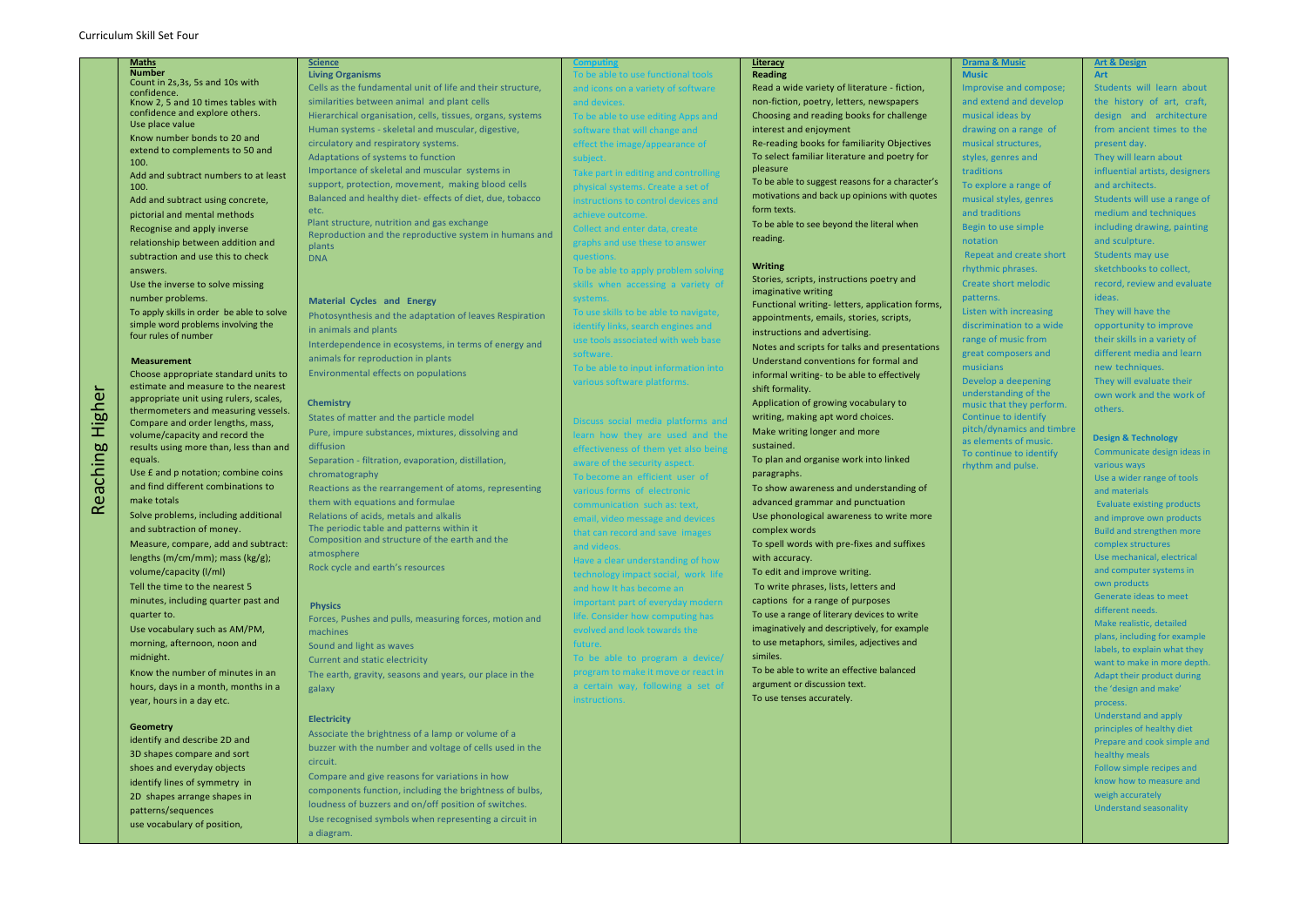direction and movement. Distinguish between rotation as a turn and in terms of right angles for quarter, half and three quarter turns (clockwise and anticlockwise).

# **Statistics**

Interpret and draw simple pictograms, venn diagrams, tally charts, block diagrams and tables, ask and answer comparison and totaling questions. Organise concrete or symbolic information so that it can be understood and used Collect information to solve simple problems Record data with bar chart, pictogram or Venn diagrams To understand how to read and interpret a simple scale (e.g. TV volume display)

#### **Fractions**

Use secondary sources and separate fact from opinion. Use a range of scientific equipment to take

Recognise & use 1⁄2 , ¼, and other common fractions including tenths. Begin to add and subtract fractions with the same denominator.

NB Students following an extension programme (GCSE or functional skills) Will be following their own individual SOW.

### **Working scientifically/Enquiry skills**

Talk about how scientific ideas have developed over time. Ask own questions about scientific phenomena they are studying and think about how to answer these questions Select and plan the most appropriate type of scientific enquiry to use to answer scientific questions. Recognise when and how to set up comparative and fair

tests and explain which variables need to be controlled and why.

Use and develop keys and identify patterns in the natural environment.

accurate/precise readings or measurements, repeating if appropriate.

Decide how to record data and results using diagrams and labels, classification keys, tables, scatter graphs, bar and line graphs.

Make own decisions about what observations to make, what measurements to use and how long to make them for.

Present findings and draw conclusions and then raise further questions that could be investigated based on their data and observations.

Use scientific language and ideas to explain, evaluate and communicate their methods

#### **Ext**

Ask questions and develop a line of enquiry based on observations of the real world, alongside prior knowledge and experience.

Understand that scientific methods and theories are modified to take account of new evidence and ideas. Select, plan and carry out the most appropriate types of scientific enquiries to test predictions, including identifying independent, dependent and control variables where appropriate.

Apply mathematical concepts and calculate results. Present reasoned explanations, including explaining data in relation to predictions and hypotheses. Evaluate data, showing awareness of potential sources of random and systematic error.

# **E-Safety**-

To demonstrate awareness of how to use the internet safely, with focus on, personal data, privacy and how to bring up concerns To look at a how safe practice on social media can be achieved To of become aware that what can is on the internet is not always factually correct. Understand and respect that online is a platform for communication and respect different people views. Be aware of a digital footprint and what your responsibilities are whilst using the internet and also computers

### **Spoken language**

Listen and respond appropriately. Use of Standard English in a range of formal and informal contexts, including classroom discussion

Participate actively in conversations and discussions including discussion and debate Give short speeches and presentations, expressing own ideas and keeping to the point

Improvising, rehearsing and performing play scripts and poetry in order to generate language, using role, intonation, tone volume mood, silence, stillness and action to add impact, or AAC system. Listen and respond appropriately Build vocabulary

To confidently use the phone for a range of reasons.

To understand the dangers of marketing ploys /scams and know that passwords and pin codes may need to be given when using the phone.